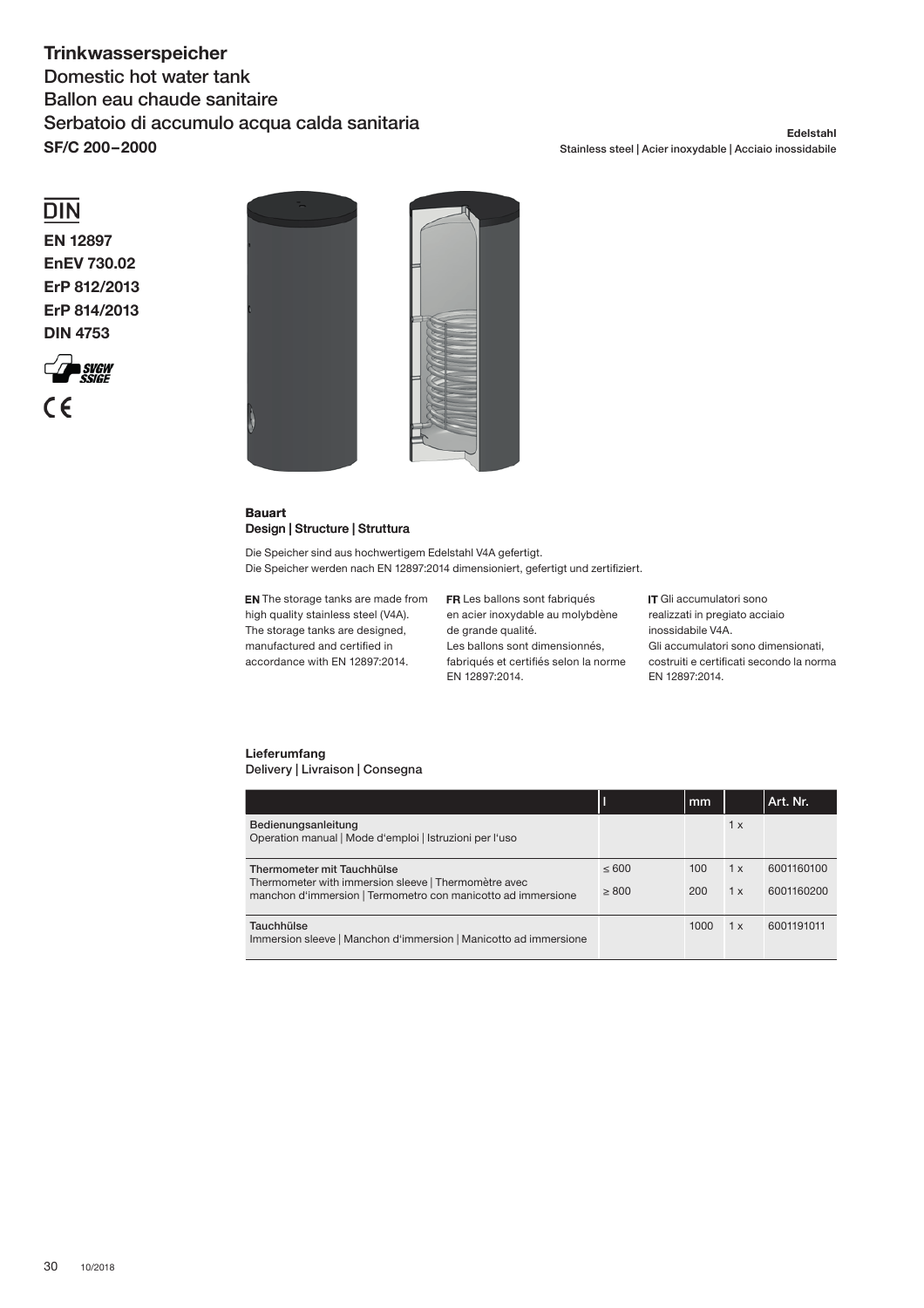

#### **Schutz vor Korrosion**

Anti-corrosion protection | Protection contre la corrosion | Protezione anticorrosiva

Behälter vollständig tauchgebeizt und passiviert. Hochwertiger, dickwandiger Edelstahl V4A.

**EN** Water tanks completely pickled by immersion and passivated. High-quality stainless steel V4A with thick walls.

FR Réservoirs intégralement décapés par immersion et passivés. Tôle épaisse en acier inoxydable V4A haut de gamme.

IT Serbatoio interamente decapato a immersione e passivato. Pregiato acciaio inox V4A di notevole spessore.

#### **Wärmetauscher**

Heat exchanger | Échangeur de chaleur | Scambiatore di calore

Ein eingeschweisster grossflächiger Wärmetauscher.

EN One welded large-surface heat exchanger.

FR Un échangeur de chaleur grande surface soudé.

IT Uno scambiatore di calore saldato di grande supercie.

### **Isolierung** Insulation | Isolation | Isolamento

#### PU-Hartschaum

60 mm PU-Hartschaum fix geschäumt. Skaimantel 5 mm mit Reissverschluss vormontiert, inklusive Rosetten und Abdeckhaube. Brandschutzklasse B2. Silber. Weitere Farben nach Absprache.

#### UltraShell

Mehrschicht-Isolierung aus 80 mm Hartschaum + 20 mm Faservlies. PS-Mantel und Hakenleiste, inklusive Rosetten und Abdeckhaube. Brandschutzklasse B2. Silber. Lose geliefert.

### EN Rigid polyurethane foam

60 mm rigid polyurethane foam. Skai jacket 5 mm with zip preassembled, including cover plates and hood. Fire-resistance rating B2. Silver. Other colours on request.

#### UltraShell

Multilayer insulation made of 80 mm  $rigid$  foam  $+20$  mm fibre fleece. PS jacket and hook rack, including cover plates and hood. Fire-resistance rating B2. Silver. Supplied loose.

#### ER Mousse solidifiée PLL

60 mm de mousse dure PU Enveloppe en skaï de 5 mm préinstallée avec fermeture à glissière, y compris rosettes et capot. Classe allemande de protection incendie B2. Argent. Autres couleurs après concertation.

#### UltraShell

Isolation multicouches constituée de 80 mm de mousse dure + 20 mm de tissu fibreux. Enveloppe en PS équipée d'un support à crochets préinstallé, y compris rosettes et capot. Classe allemande de protection incendie B2. Argent. Livrée non montée.

#### IT Schiuma PU rigida

60 mm di schiuma rigida di poliuretano fissa. Mantello in skaj da 5 mm pre-assemblato con cerniera, dotato di rosette e calotta di copertura. Classe di resistenza antincendio B2. Argento. Altri colori su richiesta.

#### UltraShell

Isolamento multistrato con 80 mm di schiuma rigida + 20 mm di tessuto non tessuto. Mantello in PS e barra con ganci, rosette e calotta di copertura incluse. Classe di resistenza antincendio B2. Argento. Consegna sfusa.

 $\leq 600$  L PU-Hartschaum



800 – 2000 L I IltraShell

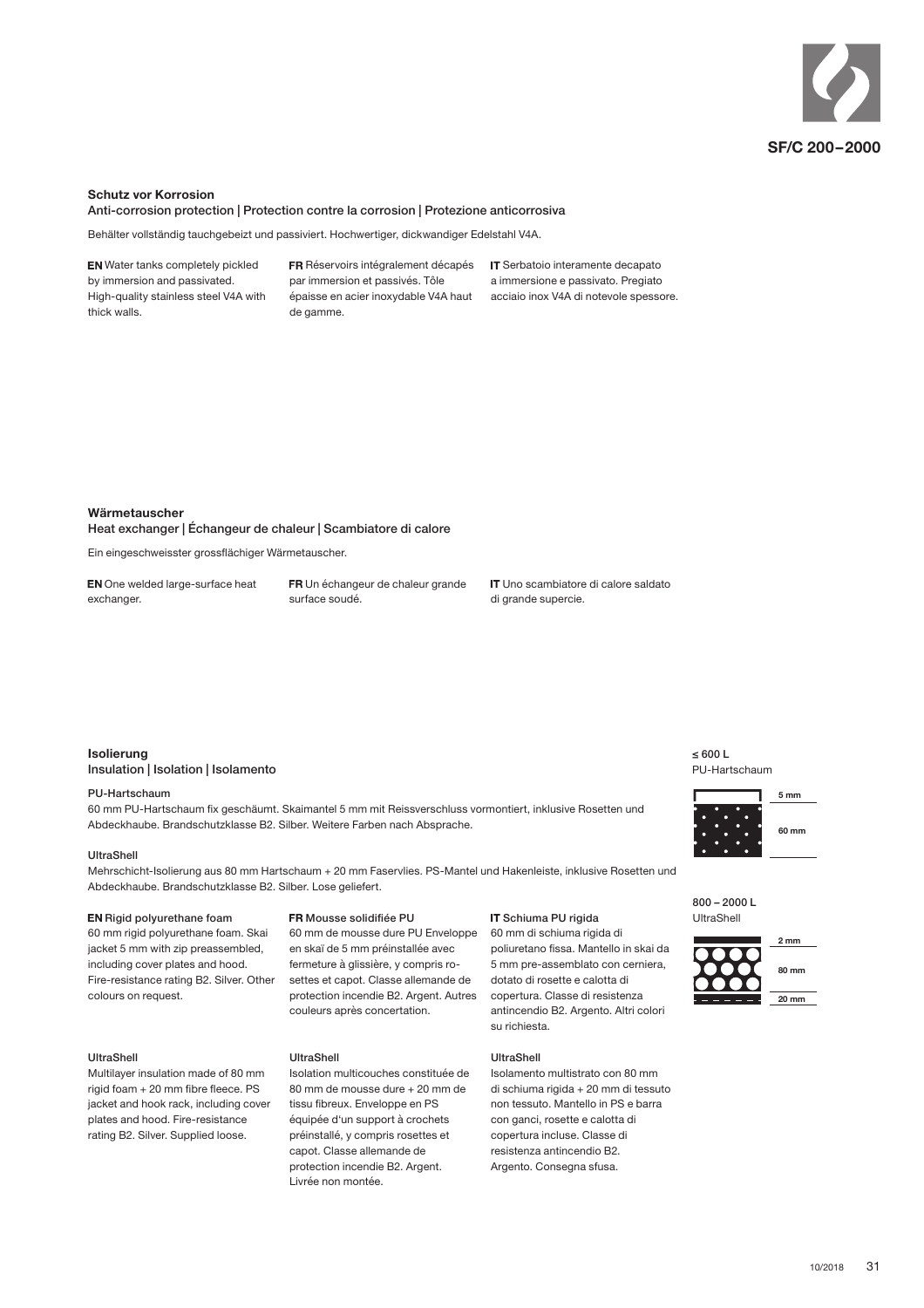### **Trinkwasserspeicher** Domestic hot water tank Ballon eau chaude sanitaire Serbatoio di accumulo acqua calda sanitaria **SF/C 200 – 2000**

#### **Edelstahl** Stainless steel | Acier inoxydable | Acciaio inossidabile

| Typ SF/C                                                                                                                          |                | 200                                                                                           | 300  | 400             | 500             | 600                          | 800                   | 1000  | 1250 | 1500 | 1750 | 2000 |
|-----------------------------------------------------------------------------------------------------------------------------------|----------------|-----------------------------------------------------------------------------------------------|------|-----------------|-----------------|------------------------------|-----------------------|-------|------|------|------|------|
| Inhalt<br>Capacity   Contenance   Contenuto                                                                                       | $\overline{1}$ | 191                                                                                           | 304  | 408             | 498             | 562                          | 830                   | 925   | 1226 | 1413 | 1728 | 1926 |
| Ø<br>mit Isolierung<br>with insulation   avec isolation  <br>con isolamento                                                       | mm             | 600                                                                                           | 650  | 750             | 750             | 750                          | 990                   | 990   | 1100 | 1200 | 1300 | 1300 |
| Ø<br>ohne Isolierung<br>without insulation   sans isolation  <br>senza isolamento                                                 | mm             |                                                                                               |      | L.              | ÷,              | $\qquad \qquad \blacksquare$ | 790                   | 790   | 900  | 1000 | 1100 | 1100 |
| Höhe mit Isolierung<br>Height with insulation  <br>Hauteur avec isolation  <br>Altezza con isolamento                             | mm             | 1215                                                                                          | 1570 | 1500            | 1800            | 2000                         | 1990                  | 2190  | 2240 | 2120 | 2150 | 2350 |
| Kippmass<br>Tilted dimension  <br>Cote de basculement  <br>Altezza in raddrizzamento                                              | mm             | 1355                                                                                          | 1700 | 1680            | 1950            | 2140                         | 1990                  | 2190  | 2260 | 2120 | 2200 | 2355 |
| Betriebsdruck Heizung<br>Heater operating pressure  <br>Pression de service du chauffage  <br>Pressione d'esercizio riscaldamento | bar            | 6                                                                                             | 6    | $6\phantom{1}6$ | 6               | 6                            | 6                     | 6     | 6    | 6    | 6    | 6    |
| <b>Betriebsdruck Wasser</b><br>Water operating pressure  <br>Pression de service de l'eau  <br>Pressione d'esercizio acqua        | bar            | 6                                                                                             | 6    | $6\phantom{1}6$ | $6\phantom{1}6$ | 6                            | 6                     | $6\,$ | 6    | 6    | 6    | 6    |
| Prüfdruck<br>Test pressure  <br>Pression test  <br>Pressione di collaudo                                                          | bar            | 12                                                                                            | 12   | 12              | 12              | 12                           | 12                    | 12    | 12   | 12   | 12   | 12   |
| max. Betriebstemperatur<br>max. operating temperature  <br>Temp. de service max.  <br>Temperatura max. d'esercizio                | $^{\circ}$ C   | 95                                                                                            | 95   | 95              | 95              | 95                           | 95                    | 95    | 95   | 95   | 95   | 95   |
| Gewicht<br>Weight   Poids   Peso                                                                                                  | kg             | 75                                                                                            | 103  | 119             | 140             | 153                          | 221                   | 236   | 275  | 307  | 340  | 372  |
| 100202<br>Art.Nr.<br>Part no.   Réf.   Art.n.                                                                                     |                | 0200                                                                                          | 0300 | 0400            | 0500            | 0600                         | 0800                  | 1000  | 1250 | 1500 | 1750 | 2000 |
| Isolierung<br>Insulation   Isolation   Isolamento                                                                                 |                | 60 mm<br>fix eingeschäumt<br>Fixed with foam   Enrobage mousse fixe  <br>Schiuma rigida fissa |      |                 |                 |                              | <b>UltraShell 100</b> |       |      |      |      |      |

|                                                                           |              | Fixed with foam   Enrobage mousse fixe  <br>Schiuma rigida fissa |      |      |      |                          |              |              |              |              |      |      |
|---------------------------------------------------------------------------|--------------|------------------------------------------------------------------|------|------|------|--------------------------|--------------|--------------|--------------|--------------|------|------|
| Wärmeverlust<br>Heat losses  <br>Pertes thermiques  <br>Perdita di calore | kWh/24h 0.98 |                                                                  | 1.40 | 1.64 | 1.89 | 2.03                     | 3.26         | 3.44         | 3.6          | 3.77         | 4.01 | 4.38 |
| ErP-Klasse<br>ErP class   Classe ErP   Classe ErP                         |              | $\overline{A}$                                                   | B    | B    | B    | B                        | $\mathsf{C}$ | $\mathsf{C}$ | $\mathsf{C}$ | $\mathsf{C}$ | C    | C    |
| Gewicht<br>Weight   Poids   Peso                                          | kg           | $\overline{\phantom{a}}$                                         |      |      |      | $\overline{\phantom{a}}$ | 35           | 40           | 45           | 50           | 55   | 60   |
| Art.Nr.<br>300102<br>Part no.   Réf.   Art.n.                             |              |                                                                  |      |      |      | ۰                        | 0809         | 1009         | 1259         | 1509         | 1759 | 2009 |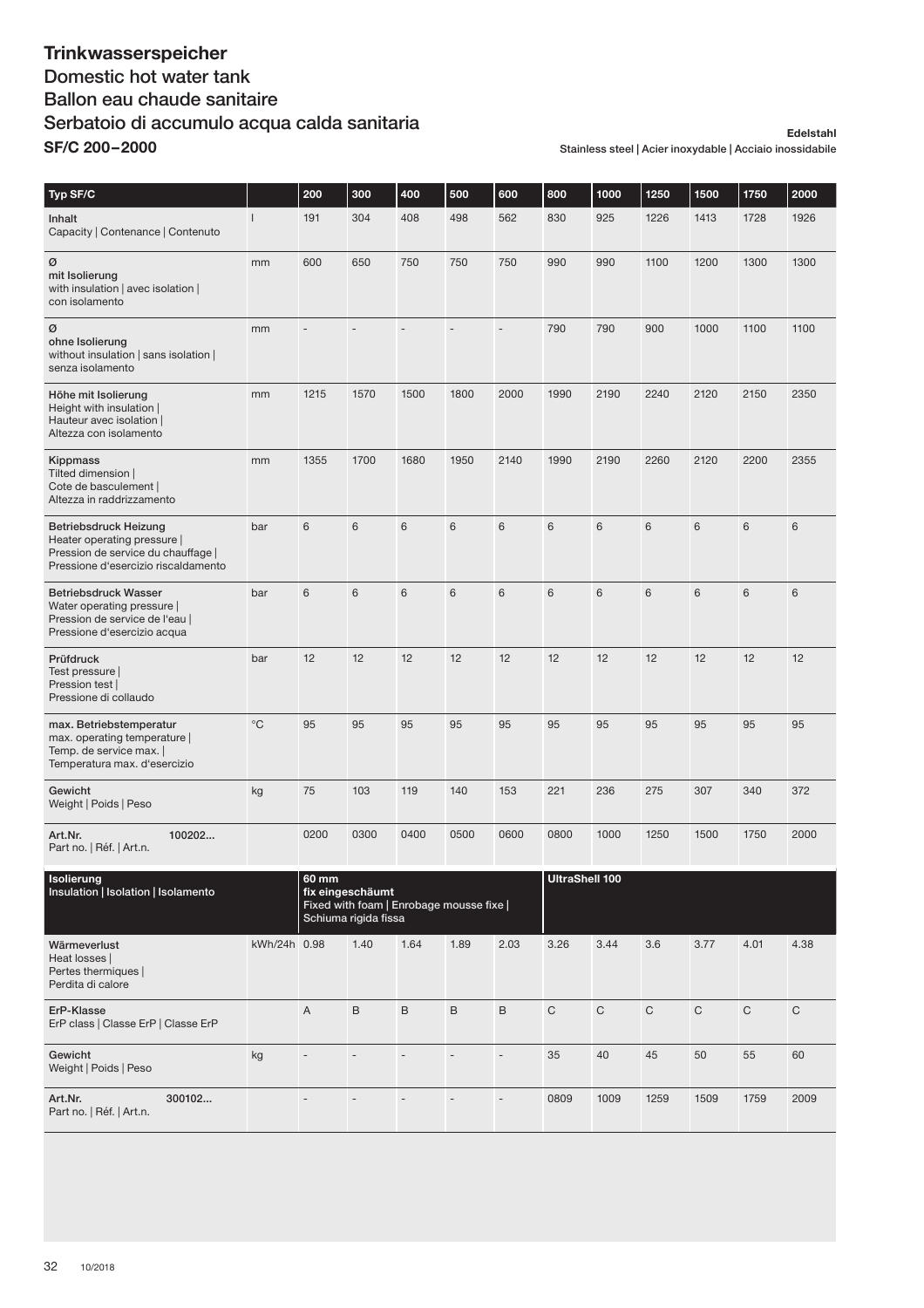

| Typ SF/C                                                                                                               |                | 200  | 300  | 400  | 500  | 600  | 800  | 1000 | 1250 | 1500 | 1750 | 2000 |
|------------------------------------------------------------------------------------------------------------------------|----------------|------|------|------|------|------|------|------|------|------|------|------|
| Glattrohrwärmetauscher<br>Heating coil  <br>Échangeurs de chaleur  <br>Serpentino                                      | m <sup>2</sup> | 1.0  | 1.3  | 1.7  | 2.0  | 2.0  | 2.7  | 2.7  | 3.3  | 4.3  | 4.6  | 5.0  |
| Inhalt Glattrohrwärmetauscher<br>Heating coil capacity  <br>Contenance échangeurs de chaleur  <br>Contenuto serpentino |                | 6.6  | 8.5  | 11.1 | 13.0 | 13.0 | 22.7 | 22.7 | 27.6 | 33.5 | 38.5 | 41.9 |
| Durchflussmenge<br>Throughput   Débit   Portata flusso                                                                 | $m^3/h$        | 1.7  | 2.2  | 2.9  | 3.3  | 3.3  | 4.5  | 4.5  | 5.5  | 7.2  | 7.7  | 8.4  |
| <b>Druckverlust</b><br>Pressure loss  <br>Perte de charge<br>Perdita di pressione                                      | mbar           | 30   | 70   | 120  | 200  | 200  | 100  | 100  | 190  | 390  | 490  | 630  |
| Dauerleistung<br>Continuous output  <br>Régime permanent  <br>Potenza continua<br>10°C / 45°C / 80°C                   | 1/h            | 479  | 622  | 813  | 1027 | 1027 | 1292 | 1292 | 1580 | 2058 | 2201 | 2393 |
| max. Registerleistung<br>max. coil output  <br>Puissance max. du serpentin  <br>Potenza max. serpentino                | kW             | 19.5 | 25.4 | 33.1 | 38.1 | 38.1 | 52.6 | 52.6 | 64.3 | 83.7 | 89.6 | 97.4 |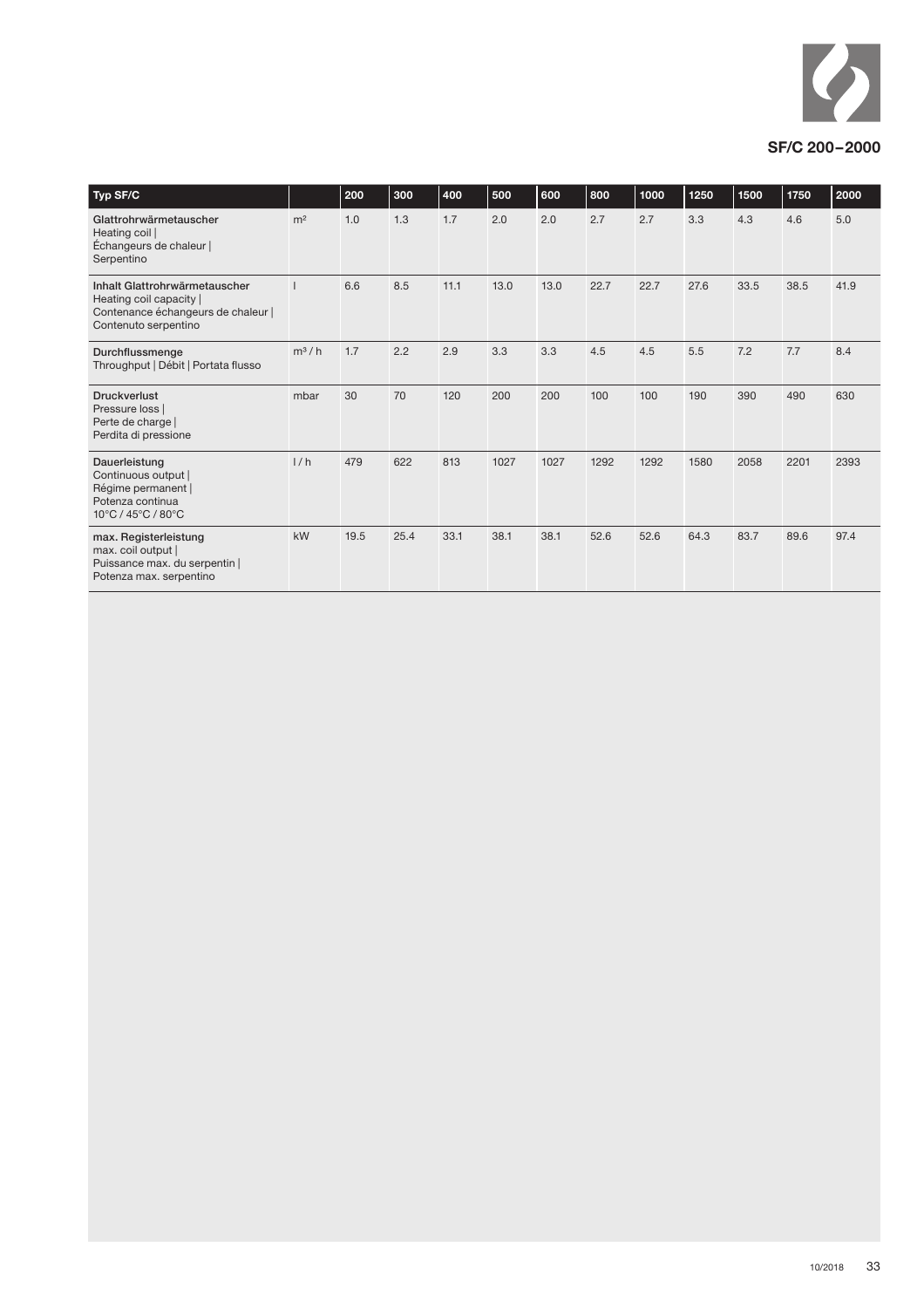## **Trinkwasserspeicher**

Domestic hot water tank Ballon eau chaude sanitaire Serbatoio di accumulo acqua calda sanitaria **SF/C 200 – 2000**

**Edelstahl** Stainless steel | Acier inoxydable | Acciaio inossidabile

### **200 – 600**









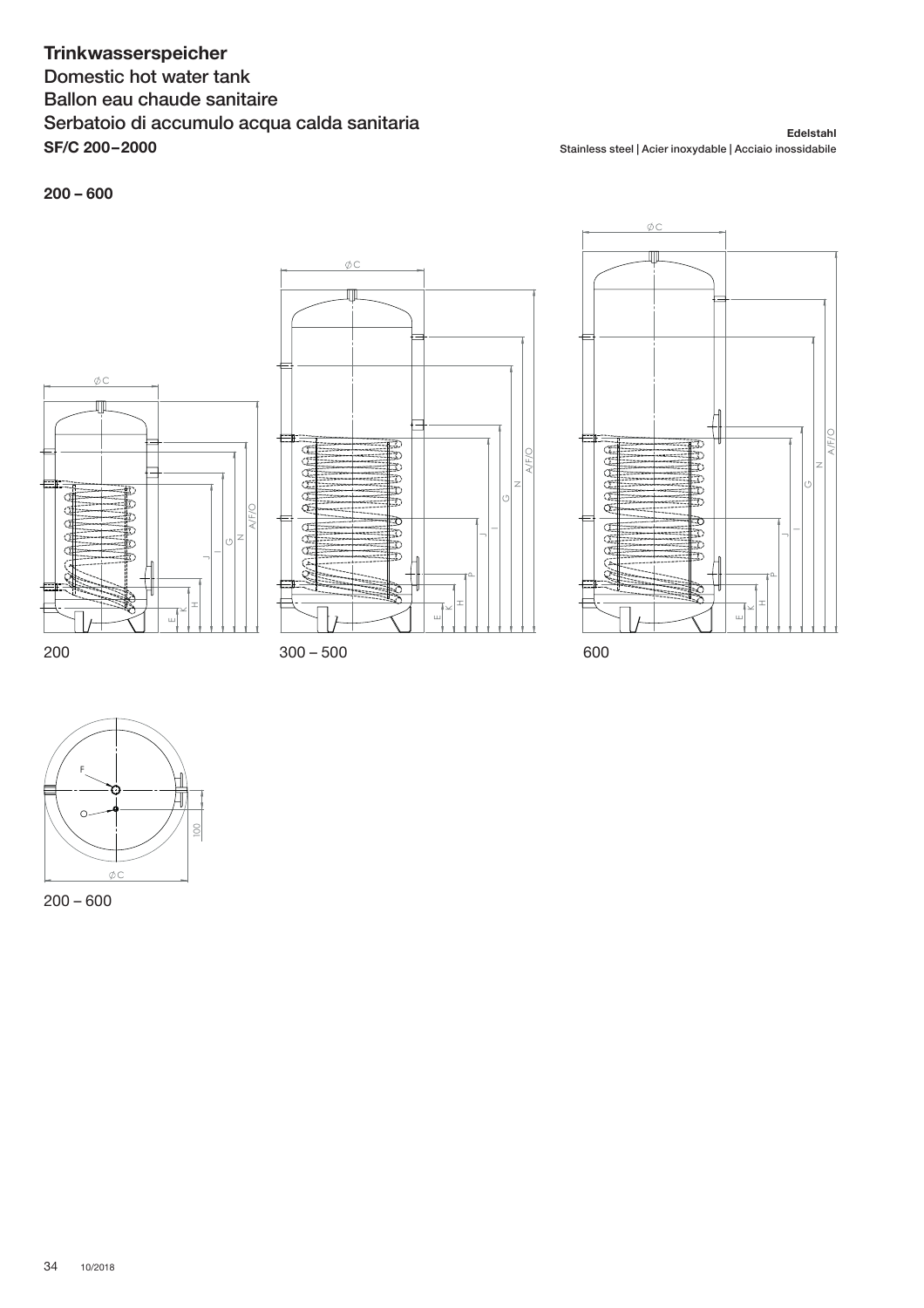

|                | Verwendung<br>Usage<br><b>Utilisation</b><br>Uso                                                                            | <b>Dimension</b><br><b>Dimension</b><br><b>Dimension</b><br><b>Dimensione</b> | 200                      | 300             | 400             | 500             | 600            |
|----------------|-----------------------------------------------------------------------------------------------------------------------------|-------------------------------------------------------------------------------|--------------------------|-----------------|-----------------|-----------------|----------------|
| $\overline{A}$ | Höhe<br>Height   Hauteur   Altezza                                                                                          | $O_{-mm}$                                                                     | 1215                     | 1570            | 1500            | 1800            | 2000           |
| $\mathsf{C}$   | Ø                                                                                                                           | $O_{-mm}$                                                                     | 600                      | 650             | 750             | 750             | 750            |
| E              | Kaltwasser<br>Cold water   Eau froide   Acqua fredda                                                                        | $\overline{1}$ – mm                                                           | 130                      | 140             | 155             | 155             | 155            |
|                |                                                                                                                             | G''                                                                           | $1\frac{1}{4}$           | $1\frac{1}{4}$  | $1\frac{1}{4}$  | $1\frac{1}{4}$  | $1\frac{1}{4}$ |
| $\mathsf{F}$   | Warmwasser<br>Hot water   Eau chaude   Acqua calda                                                                          | $\frac{1}{1}$ – mm                                                            | 1215                     | 1570            | 1500            | 1800            | 2000           |
|                |                                                                                                                             | G''                                                                           | $1\frac{1}{4}$           | $1\frac{1}{4}$  | $1\frac{1}{4}$  | $1\frac{1}{4}$  | $1\frac{1}{4}$ |
| G              | Zirkulation                                                                                                                 | $\overline{1}$ – mm                                                           | 950                      | 1200            | 1150            | 1400            | 1550           |
|                | Circulation   Circulation   Circolazione                                                                                    | G''                                                                           | $\frac{1}{2}$            | $\frac{1}{2}$   | $\frac{1}{2}$ " | $\frac{1}{2}$   | $\frac{1}{2}$  |
| H              | Flansch unten<br>Flange below   Bride du bas  <br>Flangia inferiore                                                         | $\overline{t}$ <sub>-mm</sub>                                                 | 285                      | 295             | 310             | 310             | 310            |
|                |                                                                                                                             | $Ø - mm$                                                                      | 180/120                  | 180/120         | 180/120         | 180/120         | 180/120        |
| $\mathbf{I}$   | Flansch oben / Muffe E-Heizung<br>Flange above / Sleeve electric heater  <br>Bride du haut/Manchon chauffage électrique   - | $\overline{t}$ – mm                                                           | 840                      | 910             | 900             | 1090            | 1080           |
|                | Flangia superiore / Manicotto riscaldatore<br>elettrico                                                                     | $Ø - mm$                                                                      | $1\frac{1}{2}$           | $1\frac{1}{2}$  | $1\frac{1}{2}$  | $1\frac{1}{2}$  | 180/120        |
| J              | VL Glattrohrwärmetauscher<br>Heating coil   Échangeurs de chaleur                                                           | $\frac{1}{\sqrt{2}}$ – mm                                                     | 780                      | 840             | 855             | 1020            | 1020           |
|                | Serpentino                                                                                                                  | G''                                                                           | 1 <sup>n</sup>           | 1 <sup>''</sup> | 1 <sup>''</sup> | 1 <sup>''</sup> | 1 <sup>n</sup> |
| K              | <b>RL Glattrohrwärmetauscher</b><br>Heating coil   Échangeurs de chaleur                                                    | $\overline{\downarrow}$<br>$-mm$                                              | 240                      | 240             | 255             | 255             | 255            |
|                | Serpentino                                                                                                                  | G''                                                                           | 1 <sup>n</sup>           | 1 <sup>''</sup> | 1 <sup>''</sup> | 1 <sup>''</sup> | 1 <sup>n</sup> |
| $\mathsf{N}$   | Thermometer<br>Thermometer   Thermomètre   Termometro                                                                       | $\overline{1}$ – mm                                                           | 1000                     | 1350            | 1250            | 1550            | 1750           |
|                |                                                                                                                             | G''                                                                           | $\frac{1}{2}$            | $\frac{1}{2}$   | $\frac{1}{2}$   | $\frac{1}{2}$   | $\frac{1}{2}$  |
| $\circ$        | Fühlerhülse<br>Sensor sleeve   Manchon de sonde                                                                             | $\frac{1}{1}$ – mm                                                            | 1215                     | 1570            | 1500            | 1800            | 2000           |
|                | Manicotto sensore                                                                                                           | G''                                                                           | $\frac{1}{2}$            | $\frac{1}{2}$   | 1/2''           | $\frac{1}{2}$   | 1/2''          |
| P              | Fühler                                                                                                                      | $\overline{\mathbf{t}}$<br>$-mm$                                              | $\overline{\phantom{a}}$ | 570             | 590             | 600             | 600            |
|                | Sensor   Sonde   Sensor                                                                                                     | G''                                                                           | $\overline{a}$           | $\frac{1}{2}$   | $\frac{1}{2}$   | $\frac{1}{2}$   | $\frac{1}{2}$  |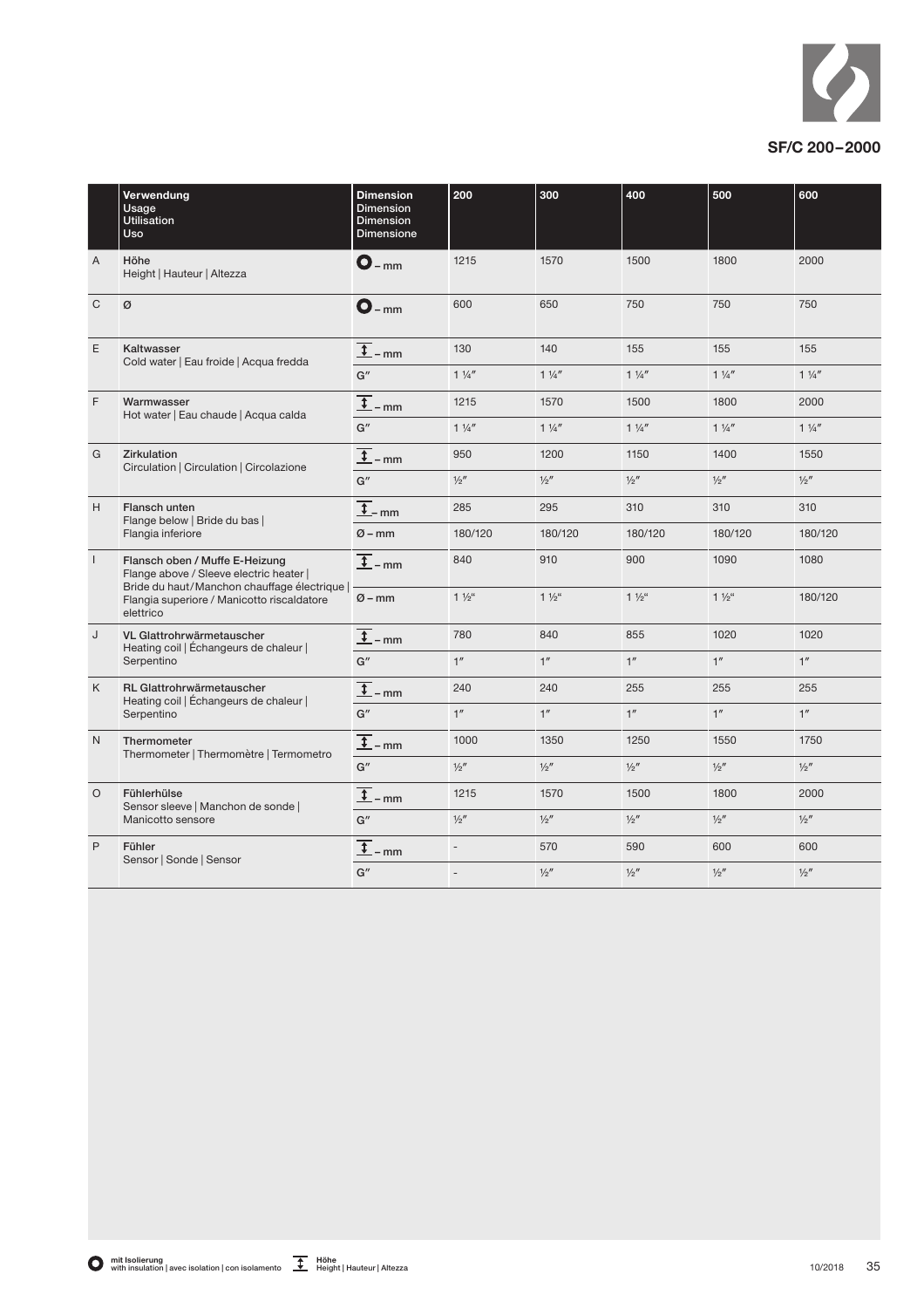## **Trinkwasserspeicher**

Domestic hot water tank Ballon eau chaude sanitaire Serbatoio di accumulo acqua calda sanitaria **SF/C 200 – 2000**

**Edelstahl** Stainless steel | Acier inoxydable | Acciaio inossidabile



 $800 - 2000$ 



 $800 - 2000$